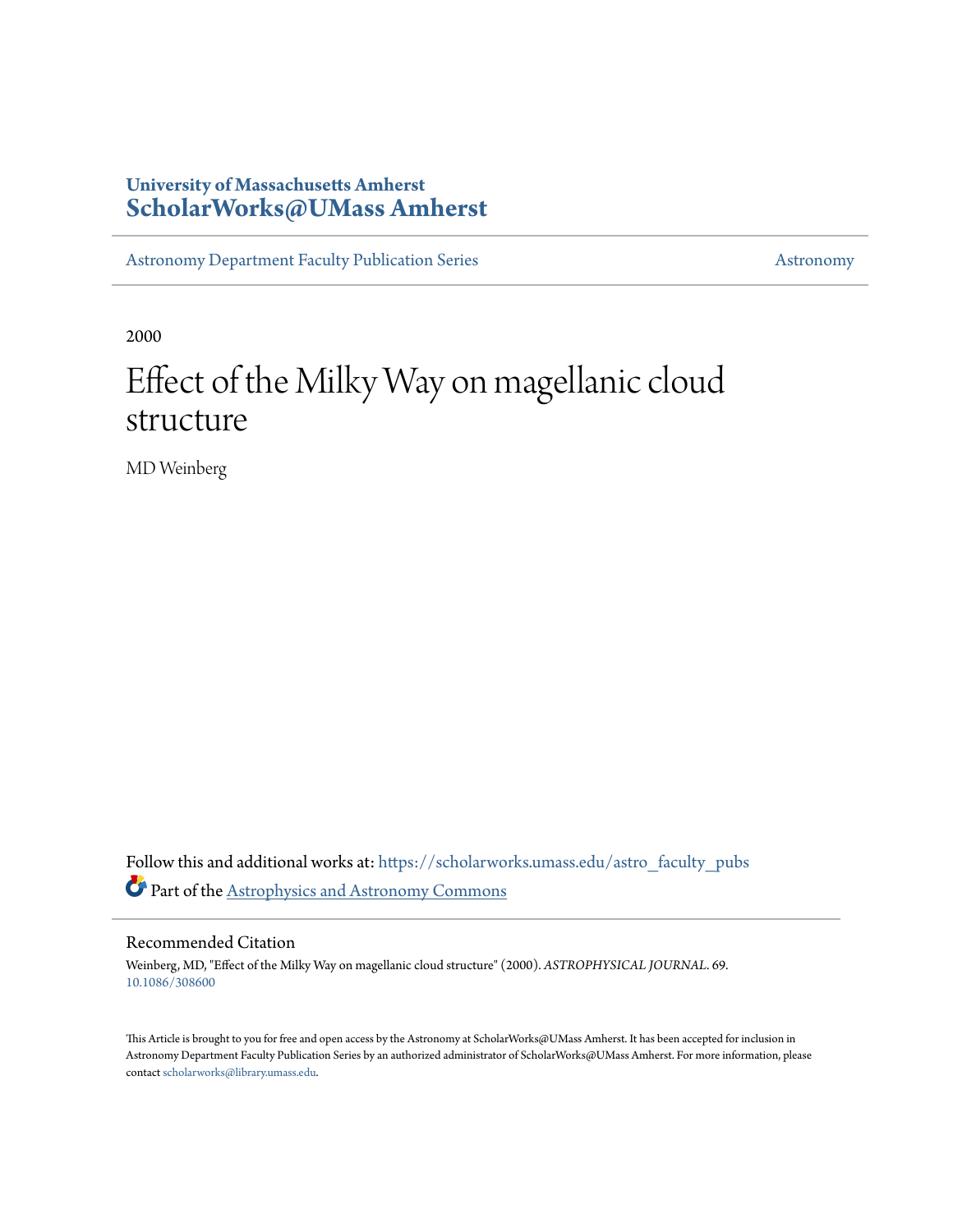#### EFFECT OF THE MILKY WAY ON MAGELLANIC CLOUD STRUCTURE

MARTIN D. WEINBERG

Department of Physics & Astronomy, University of Massachusetts, Amherst, MA 01003-4525, USA

*Draft version February 1, 2008*

# ABSTRACT

A combination of analytic models and n-body simulations implies that the structural evolution of the Large Magellanic Cloud (LMC) is dominated by its dynamical interaction with the Milky Way. Although expected at some level, the scope of the involvement has significant observational consequences. First, LMC disk orbits are torqued out of the disk plane, thickening the disk and populating a spheroid. The torque results from direct forcing by the Milky Way tide and, indirectly, from the drag between the LMC disk and its halo resulting from the induced precession of the LMC disk. The latter is a newly reported mechanism that can affect all satellite interations. However, the overall torque can not isotropize the stellar orbits and their kinematics remains disk-like. Such a kinematic signature is observed for nearly all LMC populations. The extended disk distribution is predicted to increase the microlensing toward the LMC. Second, the disk's binding energy slowly decreases during this process, puffing up and priming the outer regions for subsequent tidal stripping. Because the tidally stripped debris will be spatially extended, the distribution of stripped stars is much more extended than the HI Magellanic Stream. This is consistent with upper limits to stellar densities in the gas stream and suggests a different strategy for detecting the stripped stars. And, finally, the mass loss over several LMC orbits is predicted by n-body simulation and the debris extends to tens of kiloparsecs from the tidal boundary. Although the overall space density of the stripped stars is low, possible existence of such intervening populations have been recently reported and may be detectable using 2MASS.

#### 1. INTRODUCTION

The Magellanic Clouds are a natural laboratory for investigating the evolution of stellar populations in dynamically interacting systems. Their populations are well studied and provide a basis for standard candle and population evolution studies. In addition, a variety of dynamical studies and simulations exploit the Milky Way–Clouds– Magellanic Stream interaction to both infer its complex history and constrain Milky Way mass models (Fujimoto & Sofue 1976, Lin & Lynden-Bell 1977, Davies & Wright 1977, Lin & Lynden-Bell 1982, Murai & Fujimoto 1986, Lin et al. 1995; see Lin et al. for a thorough historical discussion). The link between chemical evolution and externally driven structural evolution is a hard problem, and to date, there has been little work devoted to a selfconsistent dynamical picture of Cloud evolution. To this end, this paper focuses on one specific aspect—the dynamical interaction between the Milky Way and the Large Magellanic Cloud—and ignores the likelihood of a significant interaction with the Small Magellanic Cloud (SMC) in the past or the possibility that the SMC originated in a tidal disruption event. This simplified scenario by itself admits a rich set of interacting mechanisms.

Recent work by myself and others points out that timedependent tidal forcing can have significant evolutionary consequences for globular clusters and dwarf or canni-

balized galaxies (Chernoff et al. 1986, Aguilar et al. 1988, Weinberg 1994c, Gnedin & Ostriker 1997, Murali & Weinberg 1997ab, Vesperini 1997, Weinberg 1997). The same physics applies to non-isotropic distributions such as disks or disks embedded in halos. For example, Sellwood et al. (1998) explored the importance of these resonant mechanisms to thickening host disks by dwarfs and excitation of bending waves. Weinberg (1998, Paper I) found that the resonant interaction between the Milky Way and LMC is sufficient to excite a warp and cause lopsided asymmetries, depending on the Galactic halo potential and LMC mass. In that work, the LMC was structurally fixed. Here, we turn the tables by structurally fixing the Milky Way and applying the same physics to LMC evolution.

It is straightforward to see that the magnitude of such a disturbance to the LMC is large. Either the subtended size of the LMC on the sky or the rotation curve combined with an estimate of the Milky Way mass enclosed in the LMC orbit leads to a tidal radius of approximately 11 kpc. At 5 kpc from the center, the ratio of the tidal force to the self force has only dropped to approximately 20% assuming a flat rotation curve, a significant perturbation. Although this ratio drops quickly further inward, the effect of the tidal force is amplified by a spectrum of resonances between the LMC–Milky Way orbital fre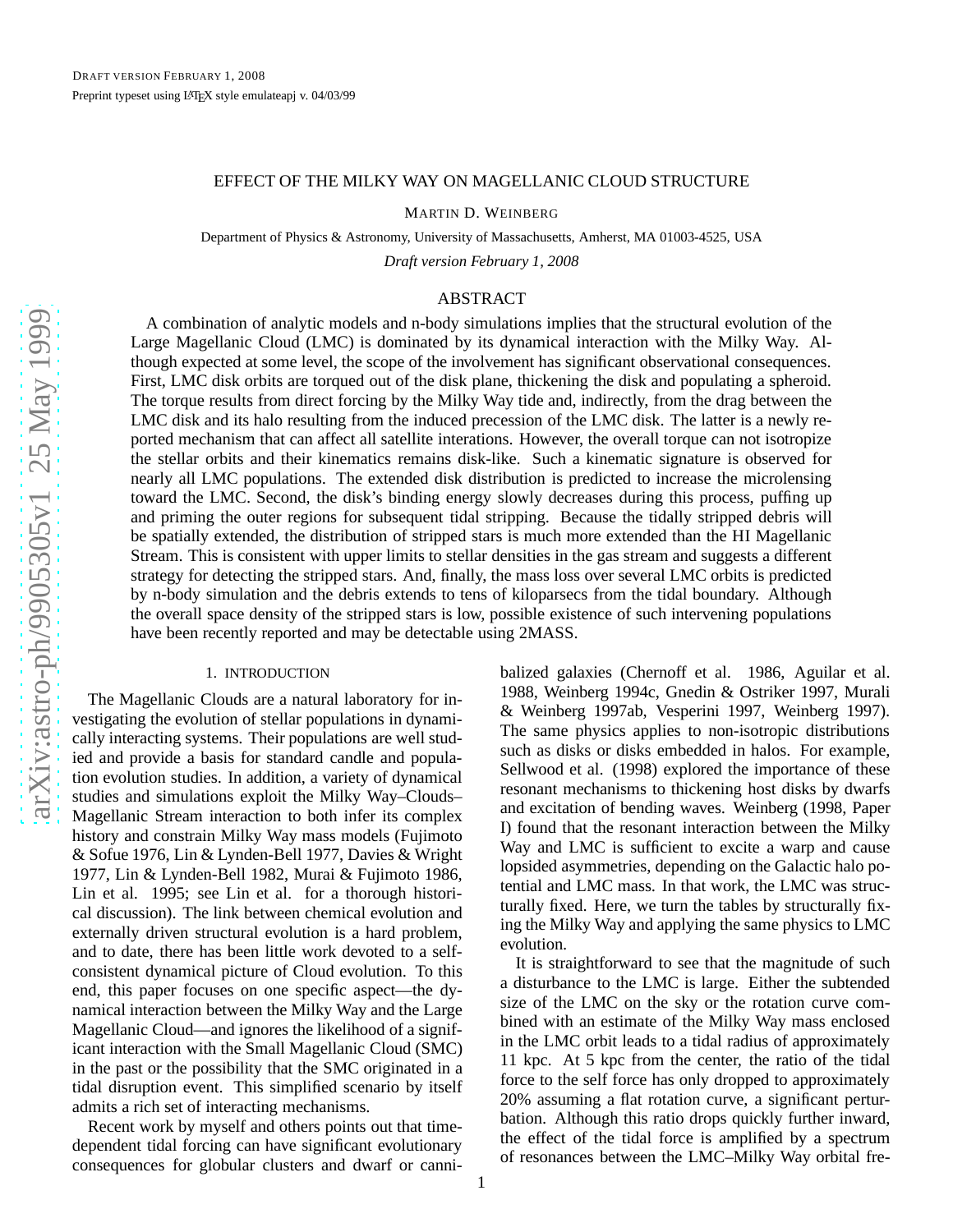quencies and internal LMC orbital frequencies. Simultaneously, the LMC disk axis precesses due to the coupling with its orbit about the Galaxy. This induces an additional interaction between the LMC disk and halo. Altogether, these mechanisms result in enhanced angular momentum and energy transfer between the orbit and internal motions. They thicken the disk, populate the spheroid and drive mass loss. The latter mechanism has direct analogy to globular cluster evolution (see refs. cited above).

This paper explores this basic picture as follows. First, §2 summarizes the inference of the LMC orbit and mass needed to estimate the time-dependent tidal force. We will then explore the underlying dynamical interaction in several steps. Analytically, effectively irreversible changes in energy and angular momentum occur at resonances between the frequencies of the applied perturbation and the stellar orbital frequencies. First, I will describe the results of a restricted computation which sums the effect of all the resonances directly. This idealized model treats the evolution of a disk without self-gravity in a fixed halo potential (§[3.1](#page-3-0)). We find that the disk is notably heated and thickened in several gigayears. Although the omission of self-gravity surely leads to an overestimate of the heating, the simple model serves to illustrate the potential importance of the underlying physical mechanisms.

This example is followed up in [§3.2](#page-3-0) with a full n-body simulation using the force algorithm described in Weinberg (1999). This code uses a basis expansion tailored to the density profile and is well-suited to following a slowly changing system. The collisionless evolution is gravitationally self-consistent with the caveat that the Galactic mass model and LMC orbit remains fixed. The n-body results substantiate the simple restricted example in §[3.1](#page-3-0), although the rate of disk thickening is smaller due to the self-gravity of the disk. Specifically, the simulations predict a thickening rate of 70 pc/Gyr at a roughly constant rate over the duration (about 4 Gyr). The tail of the torqued distribution populates the LMC halo region. At the same time, the energy input does work on the potential and causes overall expansion of the disk. This offsets the increase in velocity dispersion that might be observed from heating in a fixed potential; in fact, expansion wins and the velocity dispersion observed at a  $45^{\circ}$  inclination at one disk scale length is very slowly dropping.

These results lead to a number of interesting predictions and implications. First, the stellar component should be as extended as the halo. Moreover, this is done without isotropizing the distribution since a modest change in direction of the orbital plane (and therefore its angular momentum vector) is relatively easy. In fact, Olszewski et al. (1996) outline the evidence that nearly all components of the LMC have disk-like kinematics regardless of their extent. Second, the dark halo and the kinematically evolved and extended stellar component are preferentially stripped. The stripped material continues to orbit with the

LMC and slowly spread in phase. Because the stripped stars are not part of the disk, they do not lie along the HI-defined Magellanic Stream but rather in a much more diffuse distribution. In other words, this scenario does not suggest looking in the gas stream for the stars. Finally, a thickened bound stellar component in the LMC and an extended unbound cloud surrounding the LMC will increase the rate of self microlensing and we will estimate the effect in §[4](#page-10-0). A final discussion with implications for the LMC and satellite systems in general is presented in §[5](#page-11-0) followed by a summary of results in §[6](#page-12-0).

#### 2. MASS, STRUCTURE AND ORBIT OF LMC

There have been a wide variety of LMC censuses, most of which treat the LMC as a galaxy and use the standard mass and mass density estimates: rotation curves, star counts, surface brightness profiles. Two relatively recent rotation curve studies, Meatheringham et al. (1988) and Schommer et al. (1992), estimate LMC masses of  $6 \times 10^9$  M<sub> $\odot$ </sub> and  $1.5 \times 10^{10}$  M<sub> $\odot$ </sub>. Similar limits follow from carbon star studies by Kunkel et al. (1997b). The main difference between these determinations is not the value of  $V_c$  for the Cloud but the radial extent of the rotation curve. Alternatively, from the Milky Way's point of view, the LMC is similar to an oversized globular cluster. Its tidal radius is measurable and depends on both the Milky Way rotation curve and the LMC mass (and, weakly, its profile). A preliminary estimate of the tidally inferred LMC mass (Nikolaev & Weinberg 1998) yields  $2 \times 10^{10}$  M<sub>o</sub> but is consistent with the Schommer et al. estimate. A brief description of this result is provided in the Appendix.

Recent estimates of the LMC space velocity from archival plate (Jones et al. 1994) and Hipparcos (Kroupa & Bastian 1997) proper motions both lead to consistent estimates of the LMC orbital plane. The procedure used here to estimate the orbit is described in Weinberg (1995). For the Milky Way halo, I choose a  $W_0 = 3$  King model (1966) with  $r_t = 200$  kpc and mass scaled to  $4 \times 10^{11}$  M<sub>o</sub> (Kochanek 1996). The rotation curve due to the Galaxy, then, is approximately flat in the region of the LMC orbit. Together with a disk, the overall rotation curve is a plausible representation of the observed Milky Way. With this halo model, both the space velocities estimated by Jones et al. and Kroupa & Bastian yield a similar perigalacticon of 46 kpc with apogalacticons of 72 kpc and 120 kpc. For lack of motivation to favor one of these over the other, I adopt the mean apogalacticon.

#### 3. MILKY WAY HEATING OF THE LMC

Paper I described the excitation of structure in the Milky Way halo due to non-local resonant excitation that occurs well inside the LMC's orbit. From the LMC's point of view, the Milky Way is in orbit about the LMC and the same dynamical coupling that raises wakes in the halo affects the LMC disk. This periodic forcing changes the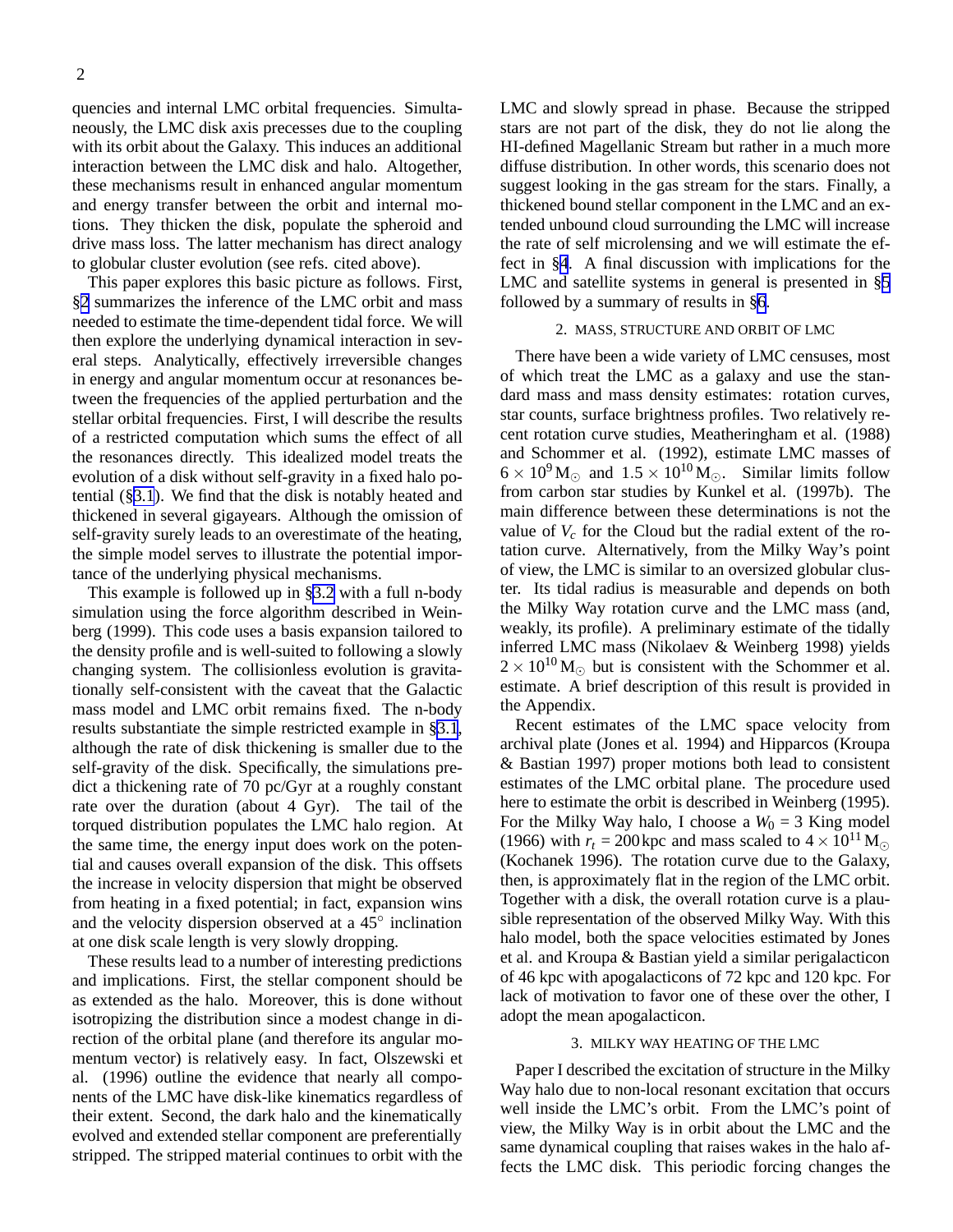<span id="page-3-0"></span>angular momenta of orbits at commensurate frequencies and adds energy to the disk. In the absence of commensurabilities, the tidal forcing would be adiabatically reversible and not lead to long-term evolution (e.g. Weinberg 1994a). This is the same physics that "heats" stellar orbits in globular clusters (Weinberg 1994c, Murali & Weinberg 1997a, Gnedin & Ostriker 1997). In the globular cluster case, however, one is primarily concerned with the work done by the external perturbation. In a disk, a change only in the orbital angular momentum vector, with little energy transfer, can change the disk morphology.

The first subsection below illustrates the evolution based on this dynamical mechanism. The calculation is straightforward in the idealized scenario of a spheroiddominated potential and axisymmetry and without explicit disk self gravity. It predicts significant evolution on a gigayear time scale. Including disk self gravity will lengthen the time scale but nonetheless this relatively short time scale motivates the more complete nbody treatment in §3.2.

#### 3.1. *Solution of Boltzmann equation*

To estimate the evolution, I present a solution of the time-dependent collisional Boltzmann equation for orbits in a fixed potential. The angular momenta of individual stars change during passage through resonances as the disk slowly evolves. The change in the conserved angular momenta depends on the direction that an orbit crosses a particular resonance (see Henrard 1982 for discussion). A galaxy will have different phase-space densities on either side of the resonance resulting in a net gain or loss for the passage. The net change in the phase-space distribution function, then, due to the resonant heating takes the form of a collisional Boltzmann equation where the right-handside collision term depends on the gradient of the phasespace distribution function (see Appendix for additional detail). For simplicity, we assume that the background gravitational potential is constant in time, dominated by the halo. The now linear partial differential equation may be solved by finite-difference on a three-dimensional grid (e.g.  $E$ ,  $J$ ,  $J_z$ ). The z-axis is perpendicular to the disk plane. The ratio of the z-axis angular momentum to the total angular momentum is the cosine of the orbital-plane inclination angle,  $\beta$ : cos  $\beta = J_z/J$ . At every time step, the potential is recomputed and any phase space whose stars have apocenters larger than the tidal radius are deleted from the grid. Although, these weakly bound stars may linger near the tidal boundary for some time in reality (Lee & Ostriker 1987), this *one way* tidal boundary is easy to implement. A  $W_0 = 1.5$  King model was chosen to represent the LMC gravitational potential and approximately fits the rotation curve.

Figure [1](#page-4-0) shows the cumulative distribution of mass above the disk plane as the system evolves, *M*(*Z*). After approximately 1 Gyr, 1% of the disk mass has a height 3

larger than 6 kpc and 10% above 3 kpc. The thickening occurs from the outside in, appearing as a flared population that fills in at smaller radii with time. This leads to a very thick disk or flattened spheroid population.

Figure [2](#page-4-0) shows the edge-on projected surface mass density. One sees that the tidal envelope is filled in a gigayear, and over longer time scales the disk scale height is increasing (cf. the  $10^{-1}$  contour in Fig. [1\)](#page-4-0). This trend is more apparent in phase space: the orbits at low binding energy are heated first and those at successively higher binding energy as time goes on. This is clearly seen in the energy-orbital inclination  $(E-\cos\beta)$  projection of the phase space distribution (Fig. [3\)](#page-5-0): the high binding energy inclined orbits—the upper and lower left corners–are successively filled in with time.

Also worthy of note is that  $log M(Z)$  is roughly linear with *Z* at times larger than 1 Gyr. This suggests an exponential profile which has been recently reported for the RR Lyrae distribution in the LMC halo (Kinman et al. 1991). The sharp roll over at the tidal radius is suggestive of the observed star-count profile but may be an artifact of the one-way tidal boundary.

#### 3.2. *N-body solution*

The idealized semi-analytic model suggests that the LMC disk structure will change on a  $10<sup>9</sup>$  year time scale, roughly an LMC orbital time. Without disk self gravity, the calculation in §3.1 is expected to overestimate the disk thickening due to resonant heating, although it may underestimate the thickening due to self-consistent readjustment to the external work. In this section, we examine the details of the evolution by n-body simulation. To limit the number of parameters and difficulty of the simulation, we ignore orbital decay.

# 3.2.1. *Force solver*

In order to estimate the evolution on large scales over long time periods, we need to suppress small scale noise as much as possible and this need is satisfied by the biorthogonal expansion technique (e.g. Clutton-Brock 1972, 1973, Kalnajs 1976, Fridman & Polyachenko 1984, Hernquist & Ostriker 1992). The approach uses the eigenfunctions of the Laplacian to construct a complete set of orthogonal functions that satisfies the Poisson equation. The projection of the ensemble particle positions on each member of the orthogonal series yields a set of coefficients, similar to determining a potential from a charge distribution in electrostatics. These coefficients may then be used to describe the density, gravitational potential or force in the expansion code. The most efficient implementations use analytically derived recursion relations to generate the functions. The expansion converges quickly and is most efficient when the lowest order function is a good fit to the underlying equilibrium. However, most astronomical distributions do not match the available sets of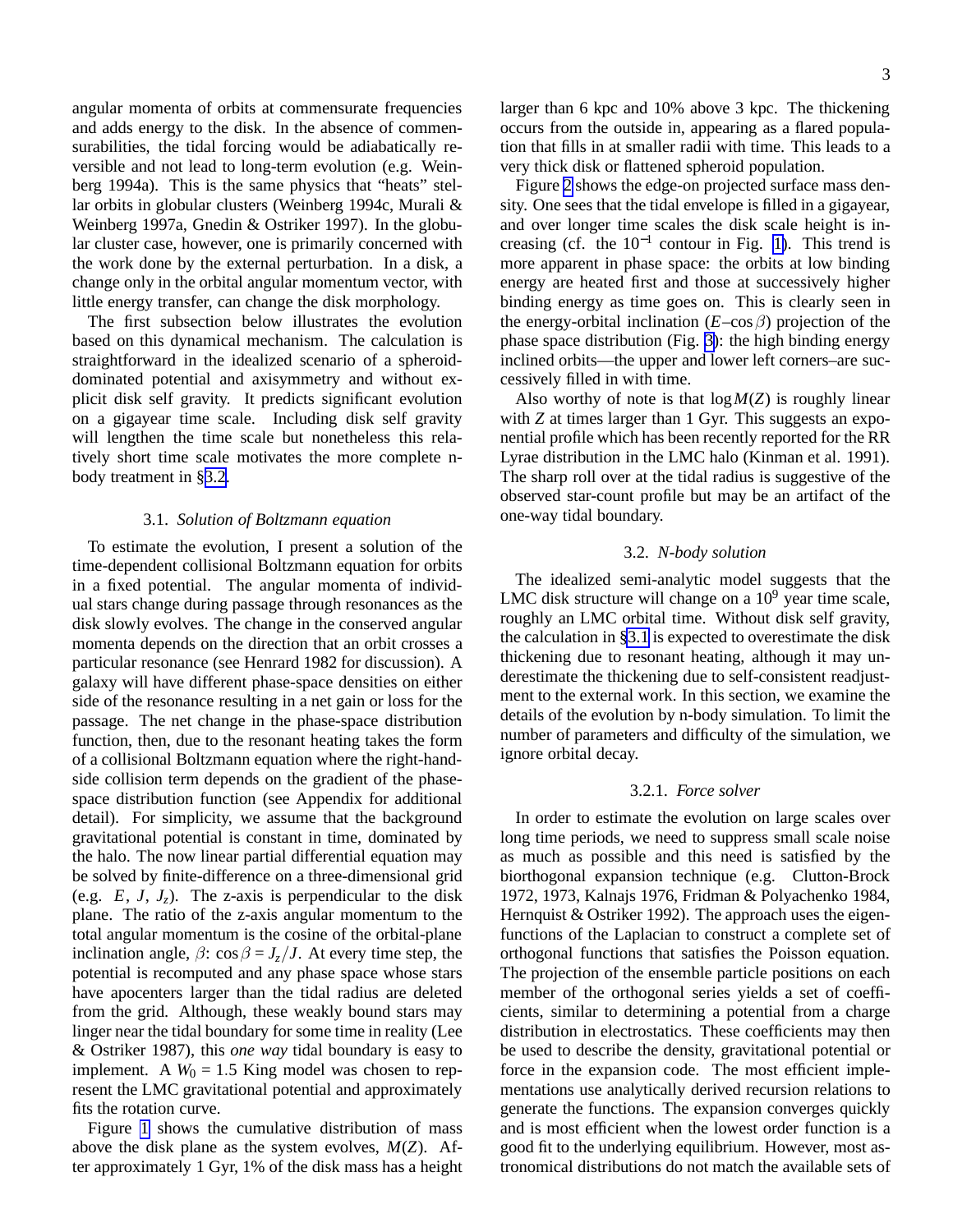<span id="page-4-0"></span>

FIG. 1.— LMC disk heating by the Milky Way. Contours and wire frame show the cumulative distribution of stars at a height *Z* or larger. The curves show mass fractions  $1, 10^{-1}, 10^{-2}, 10^{-3}, 10^{-4}$  from bottom to top.



FIG. 2.— The projected surface density distribution for the edge on view of disk at four times shown in Fig. 1. The smooth color variation from red to green to blue reflects logarithmically change in projected surface density over six orders of magnitude from the peak.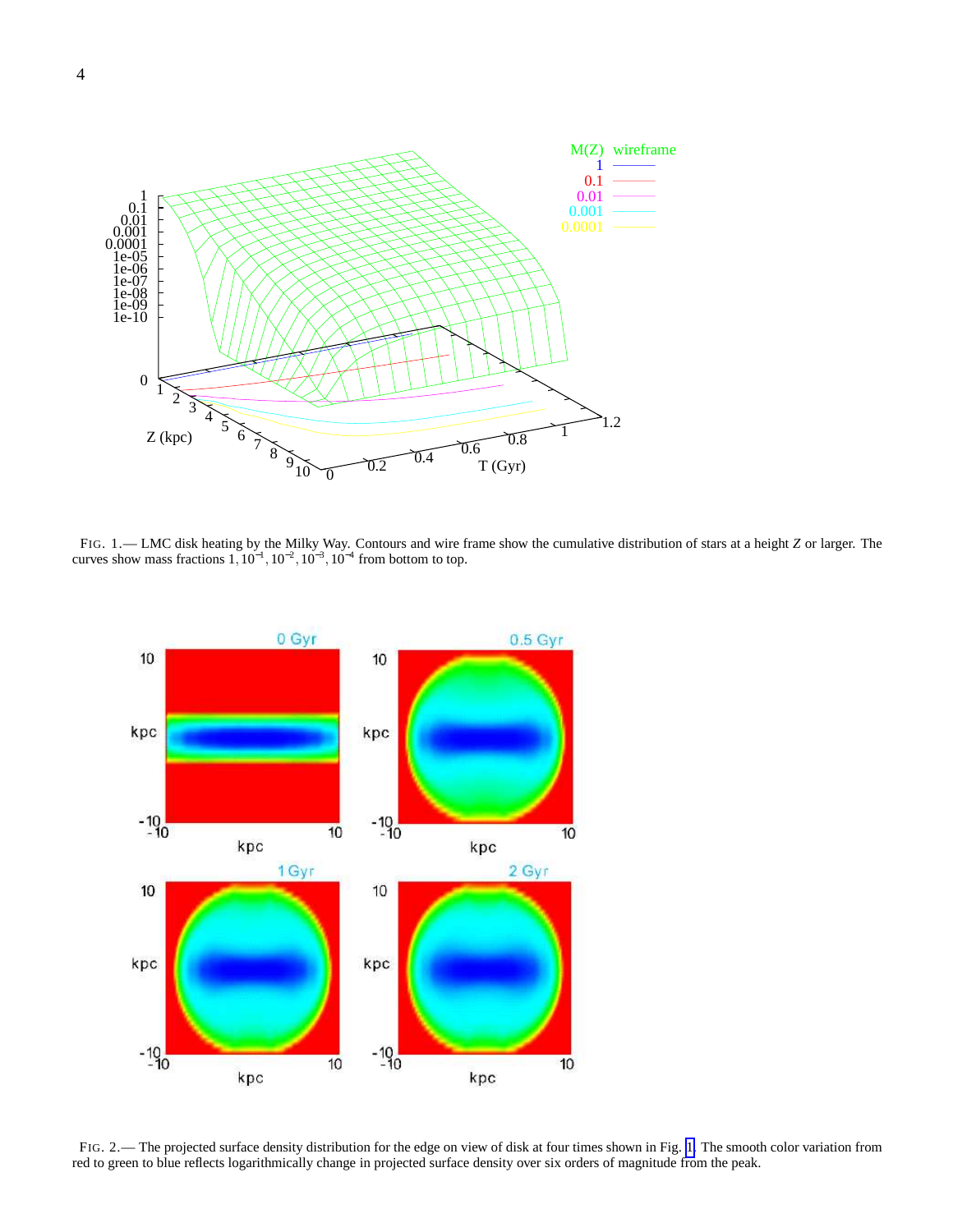5

<span id="page-5-0"></span>

FIG. 3.— As in Fig. [2](#page-4-0) but showing the phase space density in the *E* and cos  $\beta \equiv J_z/J$  plane. NB: the evolution is both axisymmetric and symmetric around the midplane (cos  $\beta = 0$ ).

special functions. The problem described in this paper motivated the algorithm developed in Weinberg (1999) which allows the adaptive construction of both spherical and three-dimensional cylindrical bases and this algorithm is used here.

Another advantage of this force solver is its ability to separately follow distinct kinematic components. Each component may be tied to a basis tailored to its geometry; this helps remove the bottleneck in simultaneously resolving multiple spatial scales. In particular, we can assign the halo particles to a spherical basis and the disk particles to a cylindrical basis. These are gravitationally coupled through the force evaluation. This procedure is easily extended. For example, a simulation which follows the response of the Milky Way halo simultaneously can be implemented by specifying an appropriate basis for the halo and following the halo response and its back-reaction on the LMC directly. This would increase the run time of simulations described here by only about 30%. These simulations will be performed in the next phase of this project.

Experimentation reveals that multiple expansion centers may introduce numerical feedback and excite oscillations. In principle, each component may be uncoupled as long as feedback is suppressed. For simulations here, the halo expansion center is tied to the disk center. The force solver can easily resolve small offsets correctly so this is not a limitation for this application.

A parallel code with these features is implemented on a Linux-based cluster using MPI. Each node in the cluster has two processors; the algorithm was multi-threaded on each node to reduce the memory overhead. This allows the computation to be in core for all harmonic orders used here. The code performs load balancing but this is usually not required for the dedicated cluster. In practice, the average CPU load efficiency is approximately 90% for  $N = 10<sup>5</sup>$  on 32 processors and improves for larger numbers of particles.

#### 3.2.2. *Parameters*

The resolution of the force computation is set both by controlling the truncation in the series expansion and particle number. In the spherical case, one sets the maximum radial order, *nmax* and the maximum angular order *lmax*. In the cylindrical case, to start one has three indices corresponding the maximum radial order,  $n'_{max}$ , the maximum angular order *mmax*, and maximum vertical order. However, as described in Weinberg (1999), one can only adaptively choose the radial profile for the three-dimensional cylindrical set. For a particular spatial distribution and basis, the signal-to-noise ratio decreases with increasing order. We can empirically find new orthogonal functions to best represent the underly-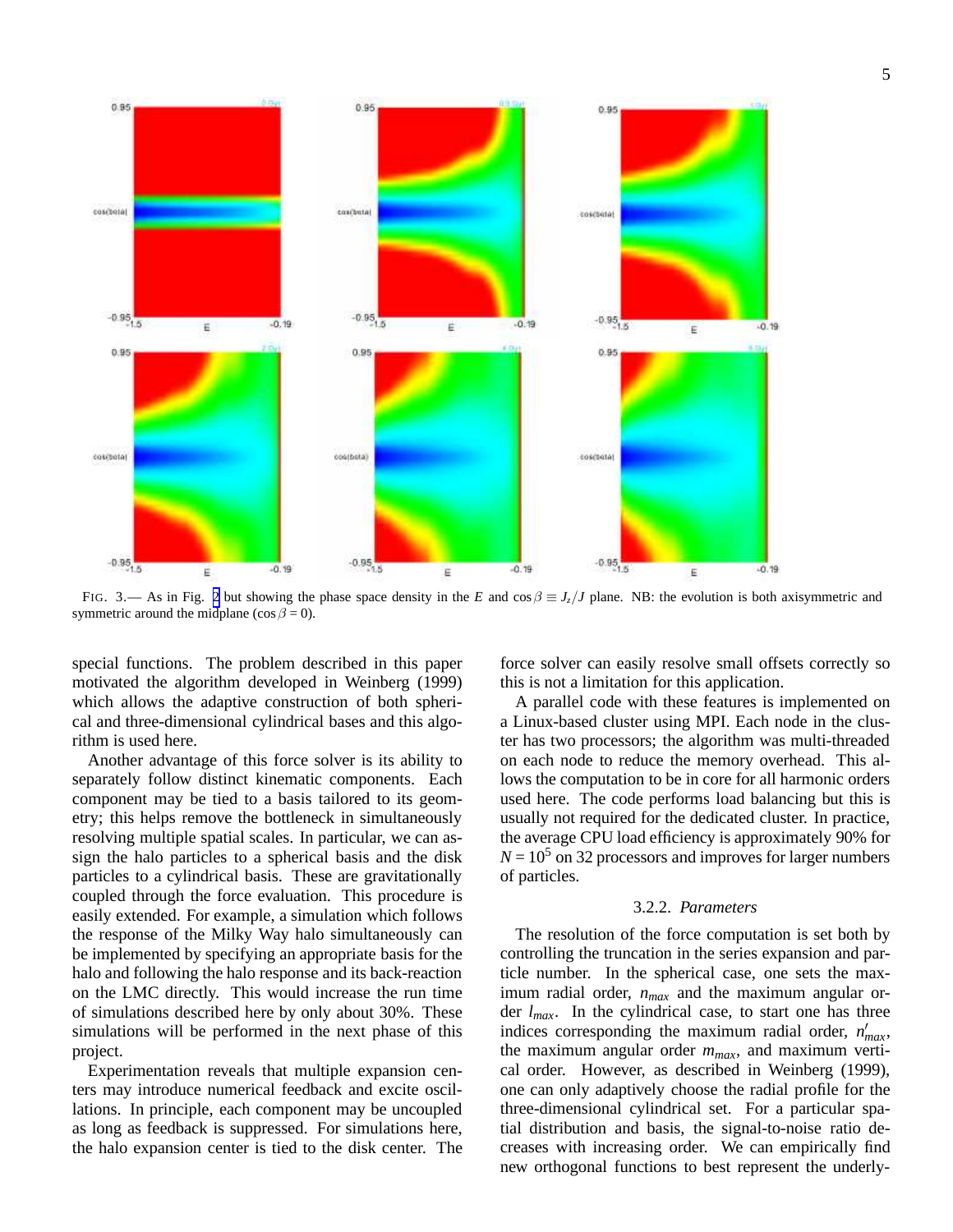<span id="page-6-0"></span>ing particle distribution to minimize noise. Here, this is done once based on the initial conditions (see Weinberg 1996, 1999 for details) and yields a two-dimensional indexed set,  $\mu_{max}$ ,  $m_{max}$ . For problems here, we choose  $l_{max}$ ,  $m_{max} = 2$  or 4,  $n_{max}$ ,  $n'_{nmax} = 10$ , and  $\mu_{max} = 10$ . Within these limits, low signal-to-noise ratio components may be adaptively truncated. The evolution shows little difference to tests using larger series. The vertical expansion also requires specification of an outer boundary that is set to the initial tidal radius. Outside this radius, the force from the cylindrical component reverts to a monopole spherical force estimate. Finally, the time step is chosen to be approximately 1/100 of the shortest characteristic time scale (inner disk vertical motion) and the time evolution is followed using time-centered leap frog.

The total mass of the LMC is taken to be  $2 \times 10^{10}$  M<sub>o</sub>, divided evenly between a halo and an exponential-sech<sup>2</sup> disk with  $a = 1.6$  kpc and  $h = 200$  pc (e.g. Wu 1994). The tidally truncated halo is represented by a King model with a core radius small enough to stabilize the disk against rapid bar formation. The potential of this halo profile includes a centrifugal potential during disk generation to better account for the non-inertial forces in the simulation. The LMC halo and orbit and disk generation by the quadratic programming technique is the same as that describe in Weinberg (1998). The simulations described here used  $N = 4 \times 10^5$  particles with  $1 \times 10^5$  in the disk and  $3 \times 10^5$  for the halo component. The large number of halo particles is needed to suppress the noise fluctuations which can disturb the disk. For the disk, the masses of the particles were scaled to produce a uniform number density distribution in cylindrical radius in order to better resolve the evolution of the outer disk. The halo particles have equal mass.

The external force on the LMC is expressed in the noninertial frame of the center of mass of the LMC's orbit about the Milky Way:

$$
\mathbf{f}_{tot}(\mathbf{x}) = \mathbf{f}_{self}(\mathbf{x}) + \mathbf{F}_{gal}(\mathbf{x} + \mathbf{R}(t)) - \mathbf{F}_{gal}(\mathbf{R}(t))
$$
  
-2 $\Omega(t) \times \mathbf{v} - \Omega(t) \times (\Omega(t) \times \mathbf{x}) - \dot{\Omega}(t) \times \mathbf{x}, (1)$ 

where **x** is the position relative to the center of the LMC, **R**(*t*) is the center of the LMC relative to the Milky Way,  $\mathbf{f}_{self}$  is the force of the LMC,  $\mathbf{F}_{gal}$  is the force of the Milky Way halo on the LMC and  $\Omega(t)$  is the time-dependent azimuthal frequency of the LMC about its orbit. Because the distance between the LMC tidal radius and the LMC galactocentric radius is not small, the Galactic component tidal force is evaluated by explicit difference rather than Taylor expansion of the underlying halo potential model.

The LMC orbit,  $\mathbf{R}(t)$ , is assumed to be fixed, that is, we ignore dynamical friction. This was done to reduce the dynamical complexity and number of parameters in favor of focusing on the internal evolution. Finally, because the

main goal is to look at the internal dynamical evolution of LMC, we ignore the effect of the SMC (e.g. Murai & Fujimoto 1980, Lin et al. 1995). Present day tidal effects are dominated by the Milky Way, although a close encounter with the SMC in past would also be a significant structurechanging event for the LMC.

#### 3.2.3. *Results*

The galaxy is constructed to be in equilibrium in absence of the *time-dependent* tidal field. During the first  $6 \times 10^8$  years<sup>1</sup>), the system achieves a new approximate equilibrium. A slow ramp-up of the tidal terms in equation (1) yield larger initial transients. During the initial virialization phase, the disk responds strongly in its outer parts to the full non-inertial set of forces although the total mass involved is small. The inner disk oscillates as it phase mixes under the fully consistent self-potential and external galactic potential. Both effects have little effect on scale height. A simulation with the same initial conditions but with *nmax* increased by a factor of two shows the same behavior.

The LMC disk precesses under the torque from the Galaxy. Uncorrected, this would cause the expansion plane to drift away from the true disk plane defined by the instantaneous mean angular momentum. To follow this, the disk bodies are ranked by binding energy and the lowest 2% are used to determine the disk angular momentum vector and expansion center. To damp any numerical feedback, both the expansion plane and center are determined from a 100 time step running average.

This precession is shown in Figure [4](#page-7-0) which shows the azimuth of the LMC disk's angular momentum axis in the original frame. The disk also nutates, as seen in Figure [5,](#page-7-0) because of the initial transient. The initial angle between the mean angular momentum vector perpendicular to the disk and the Galactic center is 45◦ . Although a nonnutating system might be achieved by iterating the initial angular momentum vector, there is little reason to assume this is closer to the natural state, so no corrections have been made.

At the same time, the LMC halo and disk have a mutual self-gravitating response that causes a slow  $m = 1$  oscillation of the disk density center. The existence of such weakly damped modes can be demonstrated analytically using the methods described by Weinberg (1994d). Because of these modes and the fact that mass and momentum loss in the Galactic tidal field is asymmetric, the potential expansion is chosen to track the density center. Although the force solver can handle this situation, the secular heating of disk increases. Tests without the tidal field confirm that this effect does not dominate or obscure the tidal heating (cf. Fig. [6\)](#page-8-0).

<sup>&</sup>lt;sup>1</sup>Time units here are based on a circular velocity of  $V<sub>o</sub> = 200 \text{ km/s}$  at the Solar circle and peak rotation curve velocity in the LMC of  $V_{LMC} = 75 \text{ km/s}.$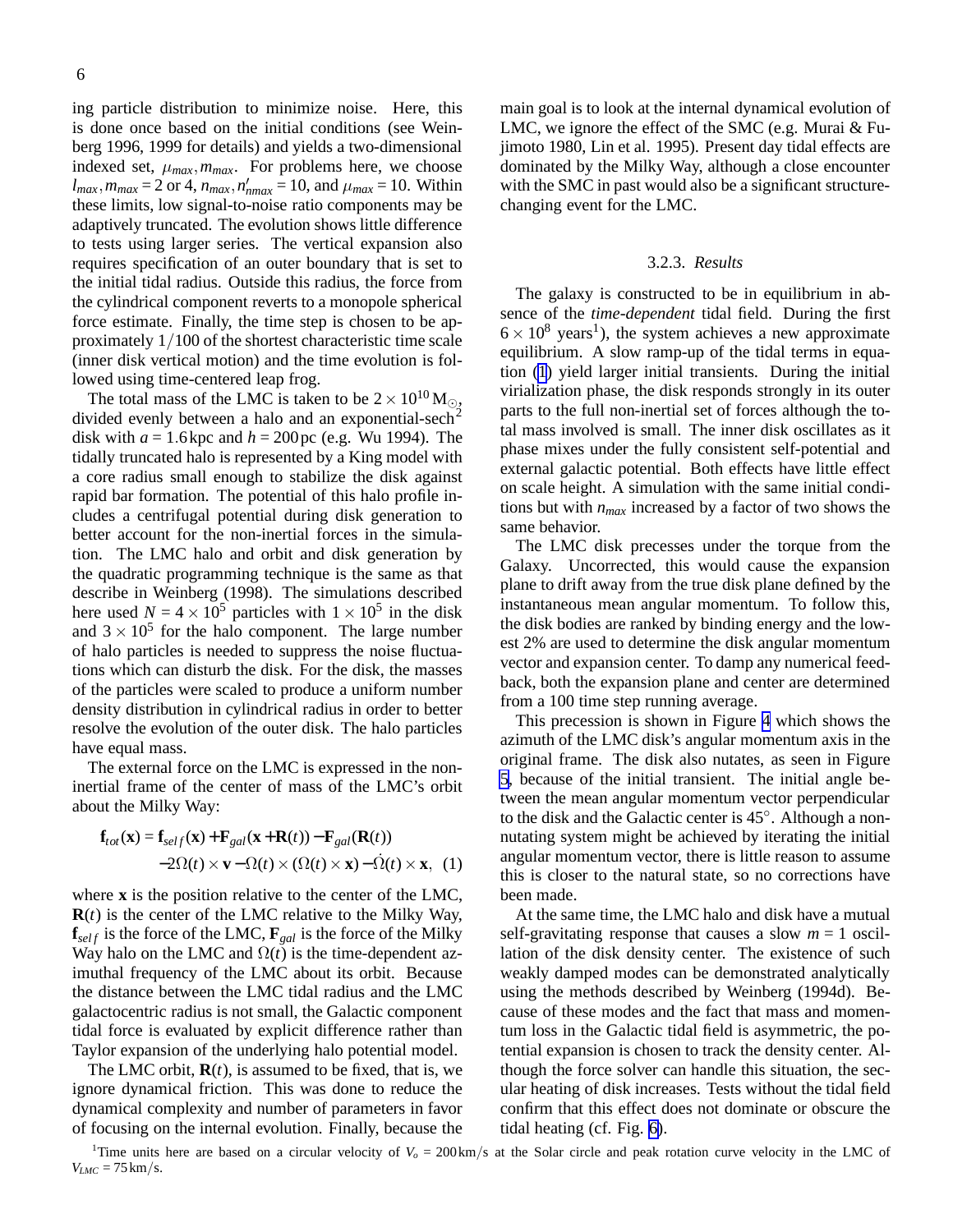<span id="page-7-0"></span>400 200  $\phi$ (deg)  $\mathbf 0$  $-200$  $\Omega$  $2 \times 10^9$  $4\times10^9$  $6 \times 10^9$ Time (years)

FIG. 4.— Change in azimuth of the precessing disk with time. The vertical dotted lines indicate perigalatica.

The disk thickness is estimated from the density distribution in a column through the LMC at a radius of a disk scale length. The disk plane is inferred by the same method used to orient the force expansion (see [§3.2\)](#page-3-0). The line of sight inclination is chosen to be  $45^\circ$  and azimuthally averaged at one LMC disk scale length. The line of sight quantities are computed by selecting tracers in a pencil along the line of sight and estimating the one-dimensional density distribution using optimal kernel smoothing (Silverman 1986). The quantity  $\sigma_d$  denotes the half width corresponding to the mass enclosed within one Gaussian standard deviation. To convert to scale height *h* of the equivalent isothermal slab, an explicit evaluation determines that  $\sigma_d \approx 1.8h$ . With a 45<sup>°</sup> inclination, this is  $\sigma_d \approx 2.6h$ . The variance of the velocity distribution of stars along the line of sight is denoted  $\sigma_v^2$ .

Figure [6](#page-8-0) shows *h* and  $\sigma_v$ . There are two clear trends: 1) the thickness of the disk increases; and 2) the velocity dispersion very slowly *decreases*. The slope, shown as a straight solid line in Figure [6](#page-8-0), is 70pc/Gyr. The evolved n-body disk has an approximately exponential profile, as also predicted by the semi-analytic computation. The linear increase in *h* with time is predicted by the underlying resonance theory and is a natural consequence of secular evolution.

The decrease in velocity dispersion seems counterintuitive at first glance but is often seen in globular cluster evolution. In a fixed gravitational potential, the heating would go into kinetic energy. However, the work done on the *self-gravitating* disk decreases the depth of the potential well and, by the virial theorem, also decreases the kinetic energy. The relative velocity dispersion tends to



FIG. 5.— Colatitude of angular momentum axis of precessing disk with time. For comparison with Fig. 4, the vertical dotted lines indicate perigalatica.

increase owing to the increased orbital eccentricity and a larger projection of the velocity along the line of sight caused by increasing orbital inclination. However this is not enough to offset the overall decrease in kinetic energy and the magnitude of the dispersion decreases.

In summary, the effect of the heating is significant although not as dramatic as in the analytic computation that ignores the disk's self gravity.

Figure [7](#page-8-0) describes the mass loss as a function of time. Mass beyond the LMC tidal radius is assumed to be lost. Loss of dark halo material, disk stars and total are shown separately with the orbital pericenters indicated as vertical dotted lines. Roughly 10% of the halo and 3% of the disk is lost by  $T = 6$  Gyr. The halo material is lost episodically, with the peak loss just past every pericenter. The disk stars are lost at a roughly steady rate. A total mass of  $1.4 \times 10^9$  M<sub>☉</sub> or 7% of the original mass is lost by  $T = 6$  Gyr. The spatial distribution of the LMC disk at this point is shown in Figure [8](#page-9-0) in both edge-on and faceon projection. The colors here range from blue to red, orange, yellow and finally white as the mass density increases logarithmically. The outlying stellar spheroid that has been heated out of the disk is fairly tenuous and the edge-on disk is thinner than it appears. Figure [9](#page-9-0) highlights the distribution of lost mass for both stars and halo material. In this figure, the lowest densities are shown as white. Recall, the relative number of points at different radii in these plots do not trace mass; the lower binding energies are preferentially represented as described in [§3.2.2](#page-5-0) in order to better resolve the mass loss.

#### 3.3. *Location of stripped mass*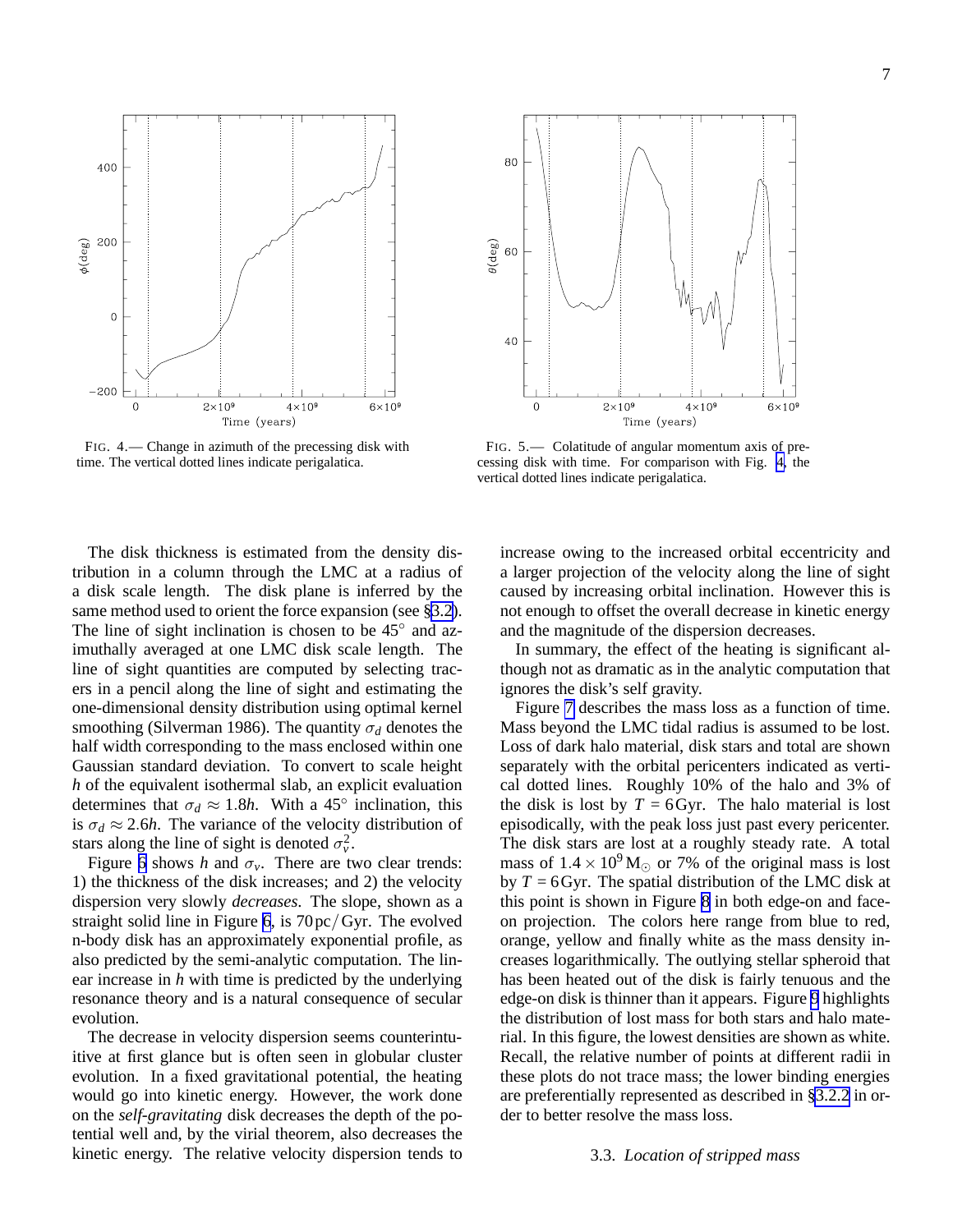<span id="page-8-0"></span>

FIG. 6.— The scale height of the density distribution, *h* (left-hand axis: solid, long dash, dotted) and the root variance of the velocity distribution,  $\sigma_v$  (right-hand axis: upper dashed curve) for a line-of-sight inclined 45° to the LMC disk. The scale height of the LMC disk increases at a rate of 70 pc/Gyr (solid segment). The dotted and long-dashed curves show the secular evolution in absence of the Galactic tidal field for  $m = 0$  terms only and all terms, respectively. The velocity dispersion is nearly constant (note the small range in velocity) but decreases slowly on average after virialization.



FIG. 7.— Mass loss as a function of time for total mass (left), LMC disk (center), and LMC halo (right). In each panel, the left axis describes mass in solar masses and the right describes mass fraction. The vertical dotted lines indicate perigalatica.

There have been a number of searches for stars associated with the observed gaseous Magellanic Stream (Sanduleak 1980, Recillas-Crus 1982, Brueck & Hawkins 1983, Kunkel et al. 1997a, Guhathakurta & Reitzel 1998). All but one of these studies target the HI distribution. Kunkel et al. study carbon stars in the outskirts of the LMC.

This paper suggests that the stellar debris has a different distribution than the gaseous stream. Tidal heating slowly advects the orbits to both high inclination and radius before they are lost to the Galactic potential. The stripped distribution, then, has a larger velocity dispersion than the kinematically cold disk component and is not collimated on the sky. This debris should not be expected to track the stripped gas, which can dissipate and interact with the Galactic halo gas. A simulation that investigates this same scenario but includes gas dynamics is in preparation.

After three orbits, the LMC is surrounded by stripped material (cf. Fig. [10](#page-10-0)). Logarithmic contours and color coding highlight the low-density distribution. Note the low-level plateau of material surrounding the bound LMC. Figure [11](#page-10-0) shows the location of the predicted stream in Galactic coordinates with logarithmic contour levels of projected mass density<sup>2</sup>. The stellar ejecta would spread along a great circle across the sky if viewed from the Galactic center. The low star count density predicted here, a few stars per square arc minute, is probably too low

 ${}^{2}$ Figures [10](#page-10-0) and [11](#page-10-0) were made by kernel smoothing the n-body distribution onto a rectangular grid. In the latter case, the grid is first constructed in *l* and cos*b* and rendered using an equal-area Hammer-Aitoff mapping. Unfortunately, the distortion due to the mapped bin shape is visible especially at the poles but the basic features are clear.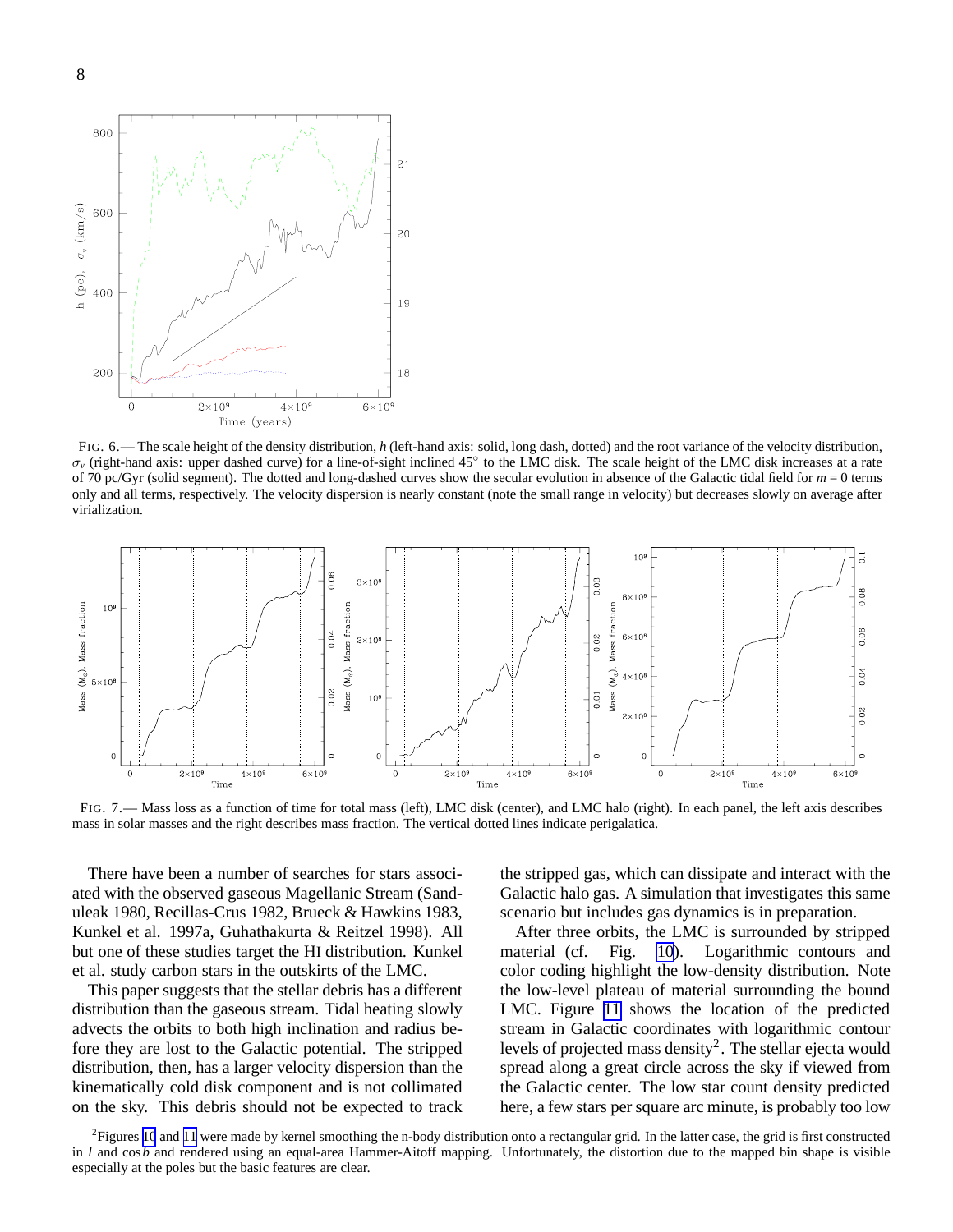<span id="page-9-0"></span>

FIG. 8.— Edge-on (left) and face-on (right) views of the LMC disk after about 5 Gyr. The points are color coded to indicate mass density on a logarithmic scale from blue to yellow. The distance top to bottom is approximately 20kpc.



FIG. 9.— Large-scale views of evolved LMC, highlighting the low-density ejected material (white). The sharp edge is caustic due to stars lost at a previous perigalacticon. The distance top to bottom is approximately 50kpc. The radius of the well-defined disk is approximately 10kpc.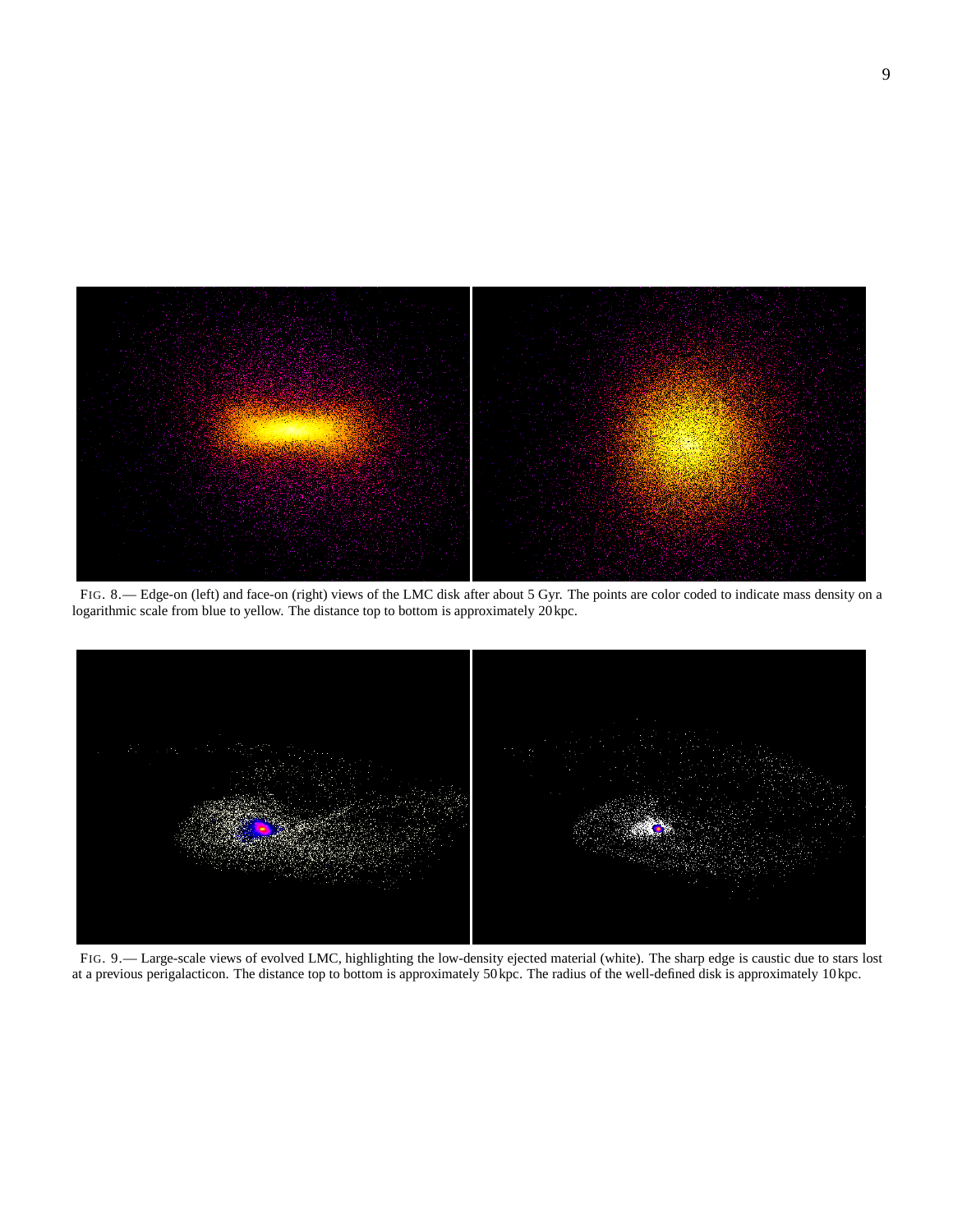moving in the  $\hat{y}$  direction. The five contours are spaced logarithmically and correspond to  $1.5 \times 10^{-3}$  M<sub>☉</sub>/pc<sup>2</sup> to  $1.5 \times 10^{1}$  M<sub>☉</sub>/pc<sup>2</sup>. Each unit of length in the simulation is 7 kpc; the points  $(\pm 7, \pm 7)$  are labelled. To provide a sense of scale, the 'O' and 'X' denote the Galactic center and an offset of 8kpc, respectively.

to have been observed in small-area fields. For example, the limit of Guhathakurta & Reitzel (1998), based on deep photometry centered on the MSIV gas clump, is near but above the predicted projected stellar mass density in debris stars. However, the stripped material along the LMC orbit but still outside the LMC should be detectable by filtering a large-area survey along the predicted great circle. Such an analysis will be straightforward with a fullsky survey such as 2MASS. The carbon stars observed by Kunkel et al. (1997) in the outskirts of the LMC may be evidence for stellar debris near but outside the Cloud.

Comparing both Figures 10 and 11, it is clear that the distribution of stripped stars on the sky are likely to have a large spread in distance. Of particular interest is the extension in front of the LMC which may be a possible explanation for the observed intervening stellar population toward the LMC reported by Zaritsky & Lin (1997).

#### 4. MICROLENSING

An extended LMC stellar distribution, both bound and unbound, can enhance the microlensing optical depth caused by self-lensing. We can calculate the optical depth due to microlensing by using the estimated density distribution from the n-body simulation (see Appendix for details). We use the same Galactic halo model adopted by the MACHO collaboration for consistency (e.g. Alcock et al. 1997):

$$
\rho_H = 0.0079 \frac{R_0^2 + a^2}{r^2 + a^2} M_{\odot}/pc^3, \tag{2}
$$

FIG. 11.— The projected stellar density on the sky in Aitoff projection. The five contours are spaced logarithmically and correspond to  $2 \times 10^{1}$  to  $2 \times 10^{5}$  solar masses per square arc minute. The simulation is shown with the LMC close to its current position.

where *r* is the Galactocentric radius,  $R_0 = 8.5$  kpc is the Galactocentric distance of the Sun and  $a \approx 5$  kpc is the core radius.

The optical depth averaged along the line-of-sight is given by

$$
\tau = \int_0^\infty \tau(D_s) p(D_s) dD_s \left[ \int_0^\infty p(D_s) dD_s \right]^{-1}, \quad (3)
$$

where

$$
\tau(D_s) = \frac{4\pi G}{c^2} \int_0^{D_s} \rho_d(D_d) \frac{D_d(D_s - D_d)}{D_s} dD_d \tag{4}
$$

is the optical depth due to sources at a distance  $D_s$ ,  $\rho_d$  and  $\rho_s$  are the lens and source densities respectively, and

$$
p(D_s)dD_s = C\rho_s(D_s)D_s^{2+2\beta}dD_s \tag{5}
$$

(Kiraga  $&$  Paczyński 1994) is the probability of finding a source in the interval  $[D_s, D_s + dD_s]$ . We take  $\beta = -1$ , consistent with a fit to the Bahcall-Soneira model (1980).

For these simulation-based estimates, the LMC location is chosen at a point in its orbit that matches its present position. Unfortunately, this does not guarantee that the orientation of the disk in the simulation corresponds to the one observed. Rather than perform expensive iterations, the coordinates are transformed to the observed true orientation. The line-of-sight density distribution is computed using the kernel smoothing procedure described in §[3.2.3.](#page-6-0)



<span id="page-10-0"></span>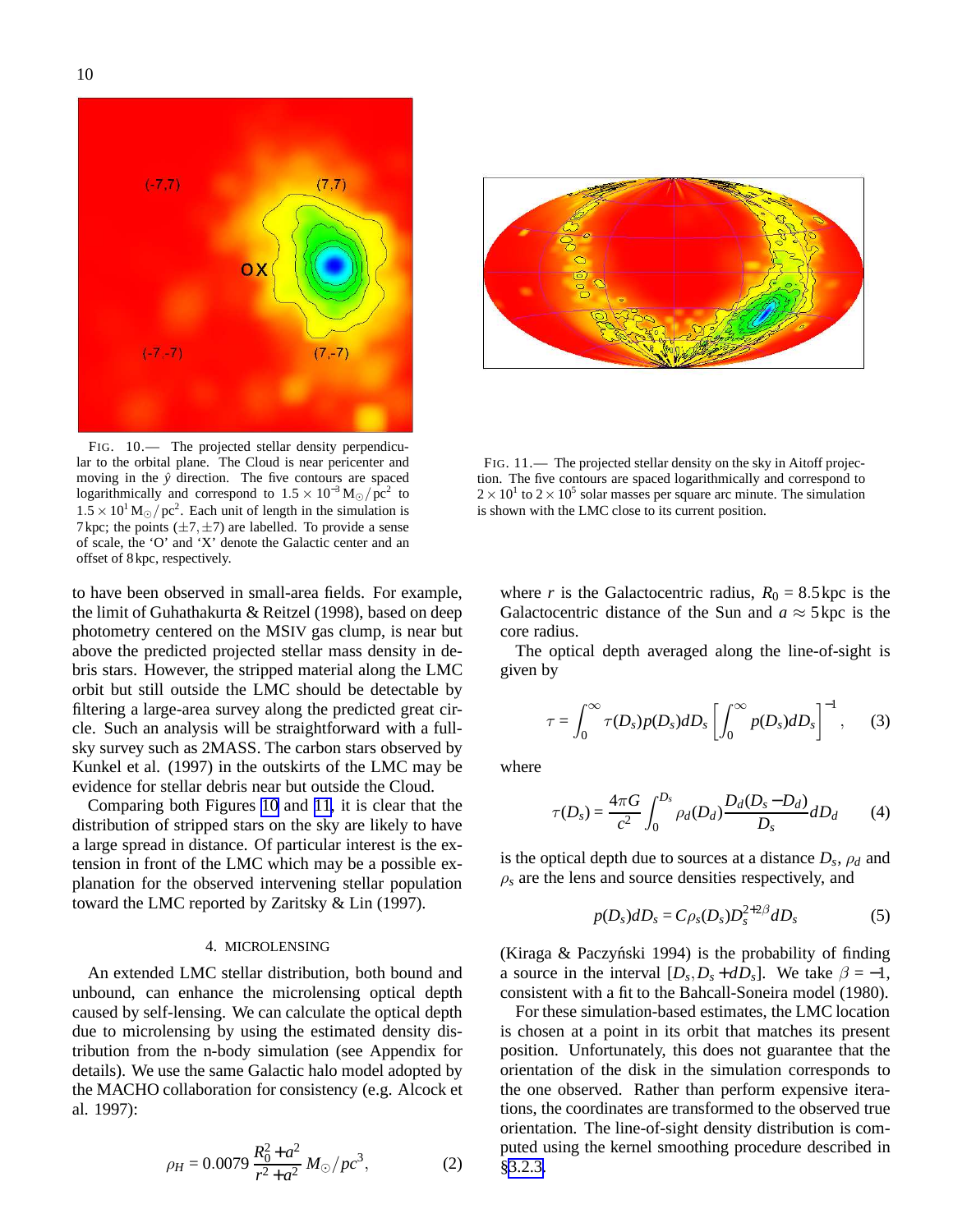<span id="page-11-0"></span>5  $\overline{4}$  $\overline{4}$ 3  $7\times10^7$  $\tau \times 10^7$ 3  $\overline{\mathbf{c}}$  $\overline{\mathbf{c}}$  $\,1\,$  $\mathbf{1}$  $0.4$  $0.1$  $0.2$  $0.3$  $0.1$  $0.2$  $0.3$  $0.4$  $\Omega$  $\Omega$  $F_{\text{halo}}$  $F_{halo}$ 

FIG. 12.— Left: microlensing optical depth as a function of MACHO fraction in the Galactic halo including MACHOs in LMC halo. The middle (upper, lower) horizontal dotted line show the observed microlensing  $(\pm 1\sigma$  confidence limits) from Alcock et al. (1997). Depth computed using the Kiraga & Pacsynzki  $\beta$  parameterization with  $\beta = -1$ . The four curves shows the predicted microlensing of the initial state (solid) and three successive pericenters (short-dash, long-dash, and dash-dot, respectively). Right: shows variation of microlensing optical depth as a function of disk inclination for the final pericenter shown at the left. The five curves show an inclination of 11.25, 22.5, 45, 67.5, and 78.25 degrees from bottom to top (short dash dot, short dash, solid, long dash, long dash dot, respectively).

First we assume no Galactic halo MACHOs; both source density  $\rho_s$  and deflector density  $\rho_d$  include only the stellar LMC distribution. This gives a total optical depth due to LMC self-lensing of  $1.4 \times 10^{-7}$  at the end of three LMC orbits (5.5 Gyr) in the simulation. This falls shy of the observed value,  $2.9^{+1.4}_{-0.9} \times 10^{-7}$ , by nearly two standard deviations although precise comparison is impossible since the simulation does not follow the entire LMC history. Nonetheless, self-lensing including the tidally evolved distribution is a significant contribution to the optical depth. The best fit value is  $F_{halo} \approx 0.21$  for the final orbit. If the Milky Way halo contains MACHOs, it is likely that the LMC halo also contains the same fraction. The LMC halo has one half of the total mass initially. In this case, the best fit is obtained for  $F_{halo} \approx 0.18$ . Figure 12 (left) shows the run of  $\tau$  with  $F_{halo}$  for this latter case.

The increase in the contribution to microlensing optical depth is dominated by the thickened disk rather than the lost stars in this simulation. Although mass is being lost continuously, the density profile near the disk is slowly changing after the first few orbits (as in Fig. [1](#page-4-0) and reflected in Fig. 12 (left) for *Fhalo* = 0). However, this makes the self-lensing a strong function of disk inclination as shown in Figure 12 (right). For example, an inclination of 67.5, 78.25 degrees would imply  $F_{halo} = 0.11, 0.0$ , respectively. This is sensitivity is one-sided; decreasing the inclination below 45 degrees make little change in the  $\tau$ estimates.

In summary, the tidal disk heating makes a significant contribution to self-lensing. For no MACHOs,  $F_{halo} = 0$ , the optical depth of the tidally evolved disk is three times larger than the initial sech<sup>2</sup> disk. This translates to a factor of two difference in the best estimate of *Fhalo* (cf. Fig [1](#page-4-0), left) and decreases the significance of rejecting the  $F_{halo} = 0$  hypothesis.

#### 5. DISCUSSION

Although the physics of resonant heating and secular evolution applied here to thicken the disk and augment tidal stripping is well-understood and secure, several sources of wiggle room remain. First, the n-body simulations are technically difficult. There is no analytic method for constructing an equilibrium in a time-dependent tidal field so the initial model must come to a new equilibrium to start. The new virialized equilibrium has a weak rotating  $m = 1$  distortion that no doubt increases the heating rate although the disk heating during this initial period appears to be minimal. Because the simulation has been followed for nearly 5 Gyr and therefore many dynamical times, we took great care to estimate the rate of secular evolution due to intrinsic fluctuations. Both  $m = 1$  mode and fluctuation heating are smaller than the tidal effects. However, the heating from global excitation by noise or other sources can produce thickening and needs to be understood and treated with care by simulators.

A second uncertainty is the unknown initial conditions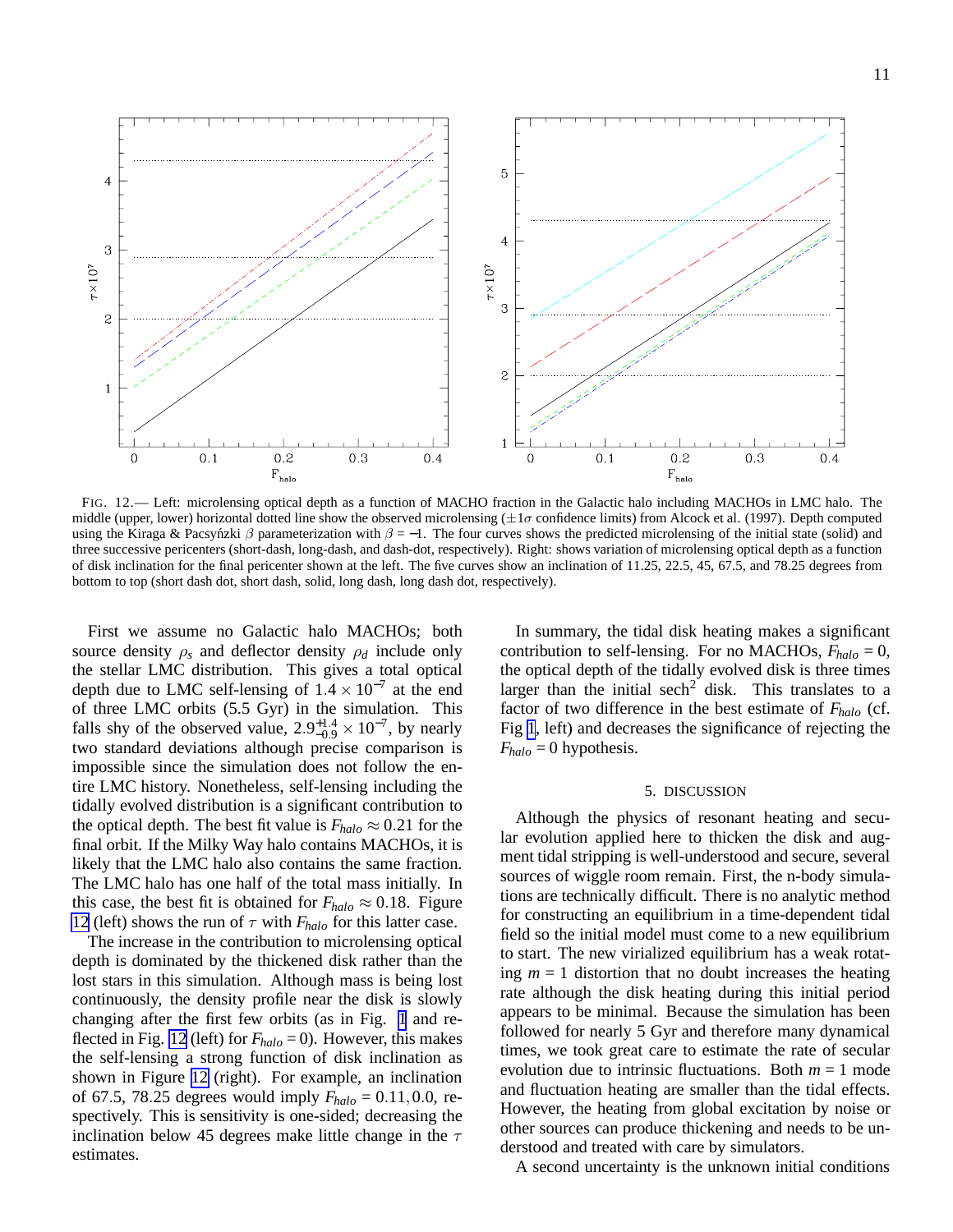<span id="page-12-0"></span>for the LMC. The strongest evidence for the existence of some dark component is the weakly falling rotation curve indicated by globular clusters and planetary nebula (e.g. Schommer et al. 1992). This led to adopting an even mass split between the disk and halo components. Given the relatively short time for scale height growth why does the LMC appear to have a well-defined disk? A much more massive and an extended LMC halo would protect the luminous distribution from tidal stripping. On the other hand, such a halo is limited by self-lensing (assuming that it contains the same MACHOs attributable to the Galactic halo), constrained by the LMC rotation curve, would decrease the orbital decay time, and may be untenable given the observed SMC kinematics. In addition, such a halo is more readily stripped than the disk and the work done on the disk by the readjusting gravitational potential promotes heating in addition to the halo-disk coupling mentioned above.

Stripping is a natural consequence of the LMC–Milky Way interaction. A definitive failure to detect a stripped stellar component will necessitate a reevaluation of LMC structure. A speculative possibility is that a more massive LMC recently lost equilibrium in the Milky Way tidal field. The exposure of the disk to a significant tidal force might be recent. In such a scenario, the SMC most likely was a satellite of the larger primordial LMC and is now interacting directly with its luminous gas-rich disk. More generally, these dynamical mechanisms will affect all Magellanic-like systems and may help constrain their histories and determine the extent of their dark matter halos.

The current interest in MACHO detections and limits motivated some simple estimates of self-lensing by the LMC or by tidally-stripped LMC stars. Because the LMC orbit is fixed in the treatment here. the trail of unbound material at the end of the simulation is probably less extended than one might expect in Nature. Nonetheless, the self-lensing is dominated by material in the outer parts of the LMC or recently unbound and therefore this idealization seems unlikely to be significant. The simulation suggests an extension in front of the LMC due to material lost at or near pericenter that may be a possible explanation for the observed intervening stellar population toward the LMC reported by Zaritsky & Lin (1997).

### 6. SUMMARY

The major conclusions of this paper are as follows:

- 1. *The Milky Way is a significant evolutionary driver of LMC structure.* The time-dependent tidal forcing by the Milky Way will heat the LMC disk, producing extended rotating spheroid component.
- 2. *We find that the disk scale height increases at a rate of* 70pc/Gyr *(cf. Fig [6\)](#page-8-0).* The heating has several components. First, there is a direct resonant coupling between the time dependence of tidal forcing and the stellar orbits within the LMC disk. Second, the body torque from the Milky Way causes the LMC disk to precess. The interaction between the LMC halo and its precessing disk heats the disk. This is a *new* but important mechanism for heating the disks of satellites.
- 3. *The stellar velocity dispersion decreases due to disk heating.* The work done against the LMC gravitational potential decreases the depth of the potential well and the new quasi-equilibrium, although more extended, requires less velocity support. The sign of the effect follows from the virial theorem. Although a surprise to some, this effect has been welldocumented for the evolution of star clusters.
- 4. *The mass loss rate is approximately*  $3 \times 10^8$  M<sub> $\odot$ </sub> *per orbit or roughly 2% per orbit at the current time.* The fraction of halo loss to disk loss is roughly 3:1.
- 5. Because the heated, extended component is preferentially lost to tidal stripping, *the unbound stars will not be distributed like the Magellanic gas stream but in a diffuse distribution about the LMC.* This component may be a source of both microlensing sources and lenses and affect MACHO estimates. Overall, we estimate that the heated disk and tidally stripped component may make a significant contribution to gravitational microlensing.

I thank Neal Katz and Sergei Nikolaev for many useful discussions and Neal Katz and Eric Linder for comments on the manuscript. This work described here was supported in part by NSF AST-9529328 and NASA/JPL 961055.

#### **REFERENCES**

Aguilar, L., Hut, P., and Ostriker, J. P. 1988, ApJ, 335, 720.

- Alcock, C., Allsman, R. A., Alves, D., Axelrod, T. S., Becker, A. C., Bennett, D. P., Cook, K. H., Freeman, K. C., Griest, K., Guern, J., Lehner, M. J., Marshall, S. L., Peterson, B. A., Pratt, M. R., Quinn, P. J., Rodgers, A. W., Stubbs, C. W., Sutherland, W., Welch, D. L., and The Macho Collaboration 1997, ApJ, 486, 697.
- Bahcall, J. N. and Soniera, R. M. 1980, ApJS, 44(1), 73, Abstr. in 240, 374.
- Binney, J. and Tremaine, S. 1987, *Galactic Dynamics*, Princeton University Press, Princeton, New Jersey.
- 
- Brueck, M. T. and Hawkins, M. R. S. 1983, A&A, 124, 216. Chernoff, D. F., Kochanek, C. S., and Shapiro, S. L. 1986, ApJ, 309, 183.
- Clutton-Brock, M. 1972, Astrophys. Space. Sci., 16, 101.
- Clutton-Brock, M. 1973, Astrophys. Space. Sci., 23, 55.
- Davies, R. D. and Wright, A. E. 1977, MNRAS, 180, 71.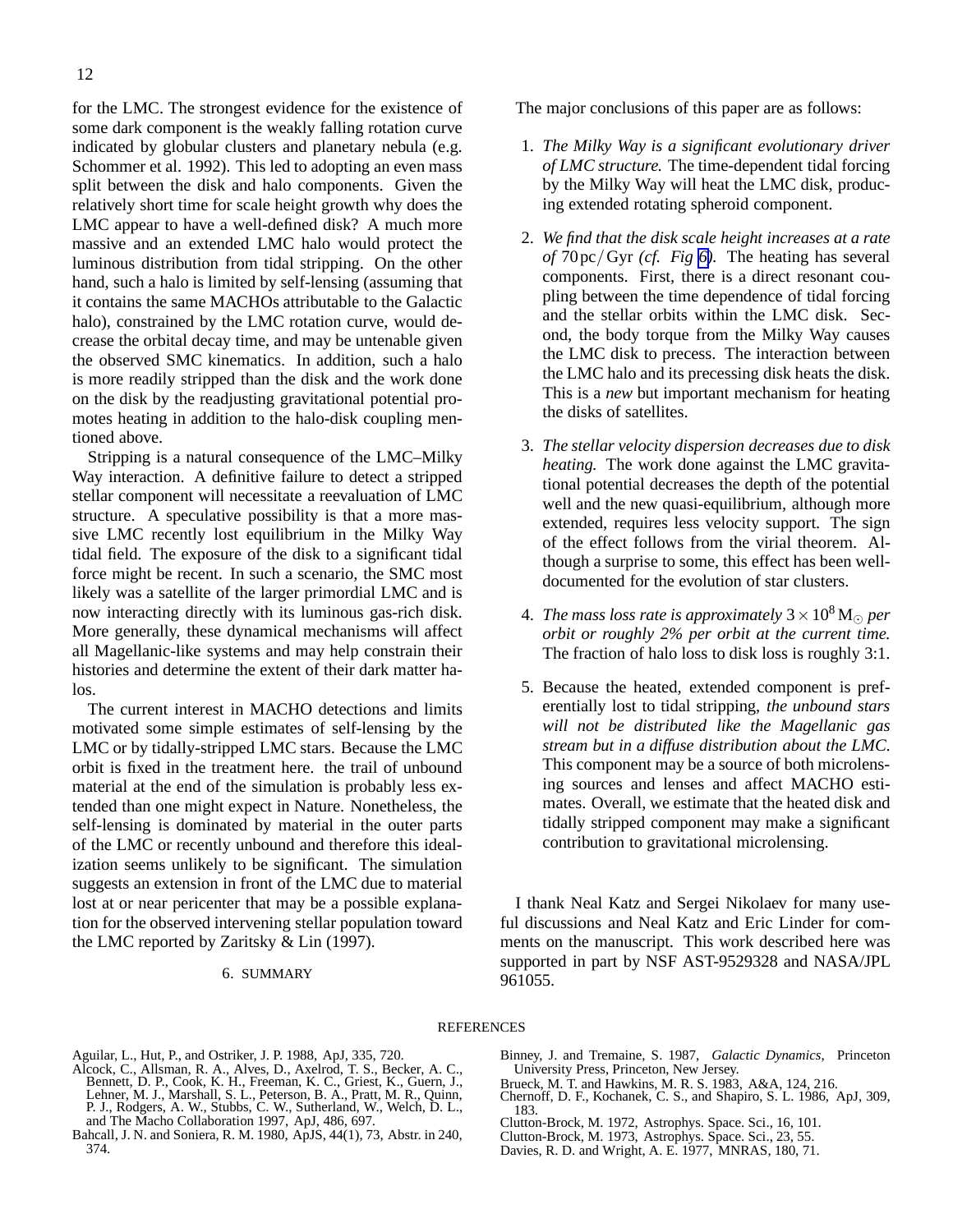- Fridman, A. M. and Polyachenko, V. L. 1984, *Physics of Gravitating Systems*, Vol. 2, p. 282, Springer-Verlag, New York.
- Fujimoto, M. and Sofue, Y. 1976, A&A, 47, 263.
- Gnedin, O. Y. and Ostriker, J. P. 1997, ApJ, 474, 223.
- Guhathakurta, P. and Reitzel, D. B. 1998, in *ASP Conf. Ser. 136: Galactic Halos*, p. 22.
- Henrard, J. 1982, Cel. Mech., 27, 3.
- Hernquist, L. and Ostriker, J. P. 1992, ApJ, 386(2), 375.
- Irwin, M. J. 1991, in R. Haynes and D. Milne (eds.), *The Magellanic Clouds*, p. 453, Klewer, Dordecht.
- Jones, B. F., Klemola, A. R., and Lin, D. N. C. 1994, AJ, 107, 1333. Kalnajs, A. J. 1976, ApJ, 205, 745.
- King, I. R. 1966, AJ, 71(1), 64.
- Kinman, T. D., Stryker, L. L., Hesser, J. E., Graham, J. A., Walker,
- A. R., Hazen, M. L., and Nemec, J. M. 1991, PASP, 103, 1279. Kiraga, M. and Paczynski, B. 1994, ApJ, 430, L101. ´
- Kochanek, C. S. 1996, ApJ, 457, 228.
- Kroupa, P. and Bastian, U. 1997, New Astronomy, 2, 77.
- Kunkel, W. E., Demers, S., Irwin, M. J., and Albert, L. 1997a, ApJ, 488, L129.
- Kunkel, W. E., Irwin, M. J., and Demers, S. 1997b, A&AS, 122, 463. Lee, H. M. and Ostriker, J. P. 1987, ApJ, 322(1), 123.
- 
- Lin, D. N. C., Jones, B. F., and Klemola, A. R. 1995, ApJ, 439, 652.
- Lin, D. N. C. and Lynden-Bell, D. 1977, MNRAS, 181, 59.
- Lin, D. N. C. and Lynden-Bell, D. 1982, MNRAS, 198, 707.
- Meatheringham, S. J., Dopita, M. A., Ford, H. C., and Webster, B. L. 1988, ApJ, 327, 651.
- Murai, T. and Fujimoto, M. 1980, PASJ, 32, 581.
- Murai, T. and Fujimoto, M. 1986, Ap&SS, 119, 169.
- Murali, C. and Weinberg, M. D. 1997a, MNRAS, 288, 749.
- Murali, C. and Weinberg, M. D. 1997b, MNRAS, 291, 717.
- Nikolaev, S. and Weinberg, M. D. 1998, BAAS, 192, 5503.
- Olszewski, E. W., Suntzeff, N. B., and Mateo, M. 1996, ARA&A, 34, 511.
- Recillas-Cruz, E. 1982, MNRAS, 201, 473.
- Sanduleak, N. 1980, PASP, 92, 246.
- Schommer, R. A., Olszewski, E. W., Suntzeff, N. B., and Harris, H. C. 1992, AJ, 103, 447.
- Sellwood, J. A., Nelson, R. W., and Tremaine, S. 1998, ApJ, 506, 590. Silverman, B. W. 1986, *Density Estimation for Statistics and Data Analysis*, Chapman and Hall, London and New York.
- Tremaine, S. and Weinberg, M. D. 1984, ApJ, 282, L5.
- Vesperini, E. 1997, MNRAS, 287, 915.
- Wainscoat, R. J., M. Cohen, K. Volk, H. J. W., and Schwartz, D. E. 1992, ApJS, p. 111.
- Weinberg, M. D. 1994a, AJ, 108, 1398.
- Weinberg, M. D. 1994b, AJ, 108, 1403.
- Weinberg, M. D. 1994c, AJ, 108, 1414.
- Weinberg, M. D. 1994d, ApJ, 421, 481.
- Weinberg, M. D. 1995, ApJL, 455, L31.
- Weinberg, M. D. 1996, ApJ, 470, 715.
- Weinberg, M. D. 1997, ApJ, 478, 435.
- Weinberg, M. D. 1998, MNRAS, 299, 499.
- Weinberg, M. D. 1999, AJ, 117, 629.
- Wu, X. P. 1994, ApJ, 435, 66.
- Zaritsky, D. and Lin, D. 1997, AJ, 114, 2545.

#### APPENDIX

#### LMC PARAMETERS

#### *The LMC tidal radius and mass*

Star count maps of the outer LMC (e.g. Irwin 1991) show an extended distribution with a fairly sharp edge, typical of a tidally truncated system. To get an independent measurement using 2MASS star counts, we selected 12 subfields  $0.5^\circ \times 0.5^\circ$  in size which probe the LMC halo at the projected radii of  $2^\circ - 5^\circ$  from the LMC center  $(l_H = 280.5^\circ, b_H =$  $-32.9^\circ$ ). The counts were fit to Gaussian and power-law spherical models,  $\rho \propto e^{-r^2/2a^2}$  and  $\rho \propto (1+r^2/a^2)^{-\gamma}$ , using a maximum likelihood procedure. The simple analytic forms for these profiles make the likelihood computation feasible. To estimate the mass of the LMC, we fit these analytic profiles by King models to estimate the tidal radius:

$$
M_{LMC} = \left(\frac{r_t}{R_{LMC}}\right)^3 2M_{MW},\tag{A1}
$$

where  $R_{LMC}$  is the distance to the LMC and  $M_{MW} = 5 \times 10^{11} M_{\odot}$  is the mass of the Milky Way. This is a total mass estimate, including both the halo and the disk mass.

This procedure will underestimate the mass for two reasons. First, simulations suggest that the observed  $r<sub>t</sub>$  is 75%– 80% of the dynamical critical point. Second, a tidally-limited object is likely to be elongated toward the Galactic center and therefore roughly along the line of sight. For a centrally-concentrated object, the axis ratio is  $a/c = 1.5$ . The first correction yields a factor of  $(10/8)^3 \approx 2$ . The second increases the enclosed volume by roughly 3/2 but whether or not this should be included depends on orientation. A reasonable correction factor is then between 2 and 3 and we conservatively choose the former. The parameters of the 'best fit' models are  $a = 2.6, 2.8$  for the Gaussian and power-law model with  $\gamma = 2$ , respectively. For both cases, the lower mass limit is  $1 \times 10^{10}$  M<sub>☉</sub> with a best estimate of  $2 \times 10^{10}$  M<sub>☉</sub>. An in-depth presentation of these results is in preparation.

As an independent check, we made a naive estimate of the mass of the LMC from the analysis of the halo population using the star counts in our fields. Most of the sources observed by 2MASS are M-giants with the absolute magnitude in *K*-band  $K < -4^m$  (for the distance to the LMC of 50 kpc and 2MASS  $K_s$ -band  $SNR = 10$  flux limit of 14.3<sup>*m*</sup>). Assuming that these M giants are representative of an intermediate age population with the extended distribution derived above, we may estimate the total stellar mass using an infrared luminosity function. For this purpose, we adopt the Galactic luminosity function in Wainscoat et al. (1992). Integrating over the luminosity function with a standard luminosity-mass relation results in stellar mass of  $\approx 4 \times 10^9$  *M*<sub>☉</sub>, which is consistent with these estimates.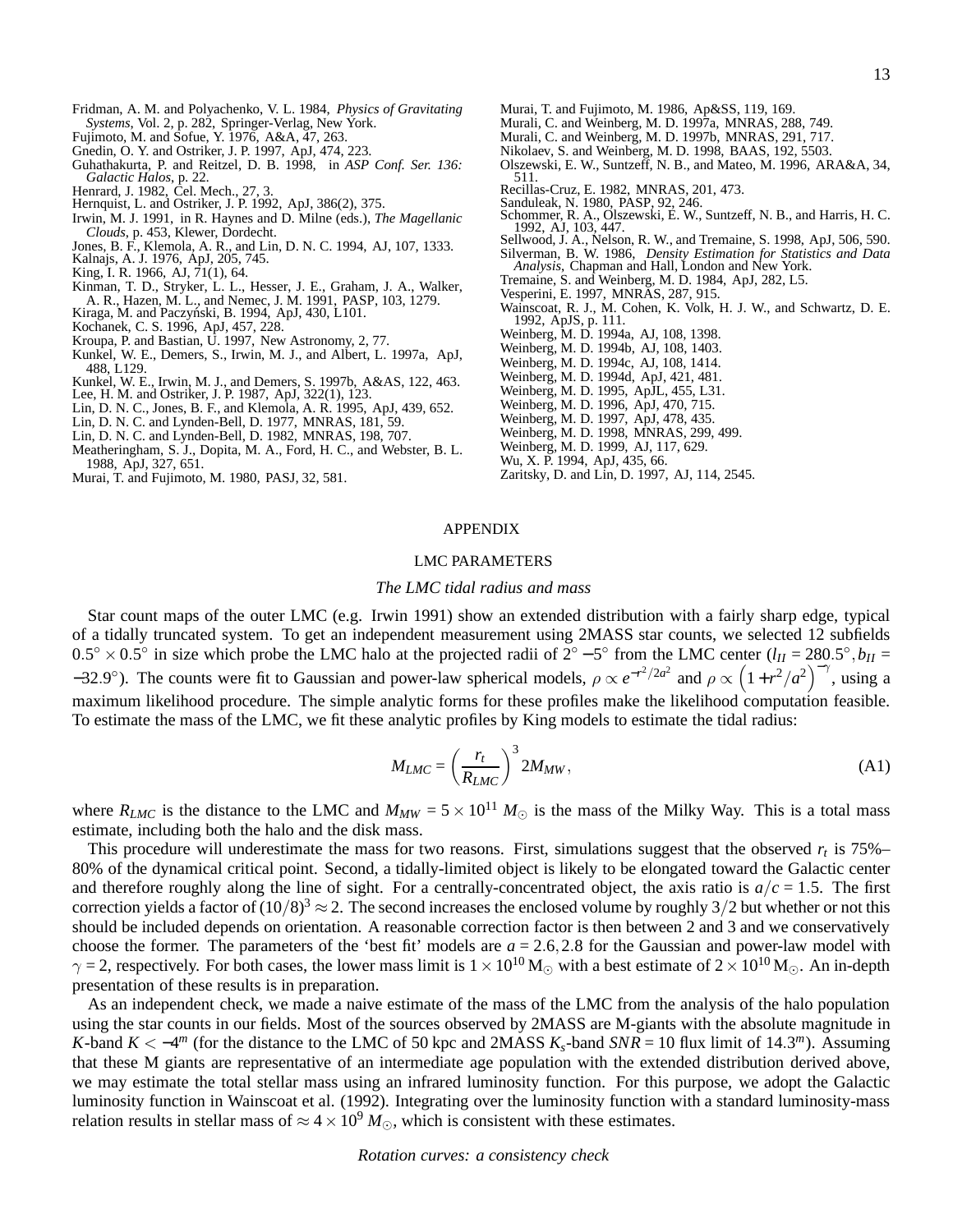<span id="page-14-0"></span>Schommer et al. (1992) summarizes the derived rotation curve for clusters, planetary nebulae and HI including the Meatheringham et al. results (see Schommer et al. Fig. 8). Using a luminosity function derived for an exponential disk and typical velocity dispersion in halo with a flat rotation curve, one finds that the circular velocity *V<sup>c</sup>* is roughly 20–30% larger than the rotation value  $V_o$ . For a rotation curve with  $V_o \approx 75$  km/s, one finds a mass within 10.8 kpc of  $M \gtrsim 2 \times 10^{10}$  M<sub>☉</sub> which is nicely consistent with the tidal radius estimate. See Schommer et al. for more extensive discussion of these arguments.

#### COMPUTATIONAL NOTES

#### *Grid-based Boltzmann solution*

The evolution of a perturbed equilibrium can be explored with a time-dependent perturbation theory (e.g. Weinberg 1994b, Murali & Weinberg 1997a). The physics behind this approach is as follows. The period of the LMC orbit is longer than the periods of many of the stellar orbits within the cloud and such orbits are adiabatically invariant to the time-dependent tidal forcing. However, in cases where the frequencies of the stellar orbit are commensurate with the forcing frequencies, the resulting degeneracy breaks the adiabatic invariant. The change in the gravitational potential causes the resonance to sweep through phase space as described in §[3.1](#page-3-0) and the direction of the passage determines the effect of the resonance on the conserved quantities. The net effect on the gravitational potential depends on the scale of the inhomogeneity in the phase-space distribution. The evolution equations, therefore, take the form of a collisional Boltzmann equation with the right hand side depending on a gradient of phase space. Numerically, we approximate the solution of this equation by a two step process:

- 1. Update the phase-space distribution function in a fixed potential using the finite-difference representation for the evolution term on the right hand side. This term can be written in flux form as described below and therefore conserves density over one step.
- 2. Hold the distribution function fixed as a function of actions and solve for a new equilibrium. For ease of solution, the potential is assumed to have spherical symmetry while the distribution itself may be generally axisymmetric (e.g.  $f = f(E, L, L_z)$ ).

#### *Resonant heating rates*

The linearized Boltzmann equation is a linear partial differential equation in seven variables. Using action-angle variables, we can separate the equation and employ standard distribution functions constructed according to Jeans' theorem (Binney & Tremaine 1987). The explicit form of the linearized Boltzmann equation is

$$
\frac{\partial f_1}{\partial t} + \frac{\partial f_1}{\partial \mathbf{w}} \frac{\partial H_0}{\partial \mathbf{I}} - \frac{\partial f_0}{\partial \mathbf{I}} \frac{\partial H_1}{\partial \mathbf{w}} = 0,
$$
 (B1)

where **w** is the vector of angles, and **I** are the conjugate actions. The quantities  $f_0$  and  $H_0$  depend on the actions alone. Making the assumption that the tidal force from the Galaxy is small, the perturbation may be separated into phase-space and time components,  $H_1 = \eta(\mathbf{r})g(t)$ , expanded in a Fourier series in action-angle variables (e.g. Tremaine & Weinberg 1984). Each term  $f_{11}$  in the Fourier series is the solution of the following differential equation:

$$
\frac{\partial f_{11}}{\partial t} + (i\mathbf{l} \cdot \Omega) \mathbf{f}_{11} = i\mathbf{l} \cdot \frac{\partial \mathbf{f}_0}{\partial \mathbf{l}} \mathbf{V}_1(\mathbf{l}) \mathbf{g}(\mathbf{t}) \equiv i\mathbf{l} \cdot \frac{\partial \mathbf{f}_0}{\partial \mathbf{l}} \mathbf{H}_{11},
$$
(B2)

where  $\Omega = \partial \mathbf{H}_0 / \partial \mathbf{I}$  and

$$
V_{\mathbf{I}}(\mathbf{I}) = \frac{1}{(2\pi)^3} \int_{-\pi}^{\pi} \eta(\mathbf{r}) e^{-i\mathbf{I} \cdot \mathbf{w}} \mathbf{d}^3 \mathbf{w}.
$$
 (B3)

The quantity **l** is a vector of integers whose rank is the number of degrees of freedom; e.g. for the three dimensional problems considered here,  $I = (l_1, l_2, l_3)$ . In practice, we usually confine our perturbation to a particular set of spherical harmonics or cylindrical harmonics which restricts two out of three to a finite set (see Tremaine & Weinberg 1984 for details).

The rate of change in energy or action arising from the perturbation follows from Hamilton's equations and is

$$
\dot{E} = \sum_{\mathbf{l} = -\infty}^{\infty} i\mathbf{l} \cdot \Omega \mathbf{H}_{\mathbf{l}-\mathbf{l}} \mathbf{f}_{\mathbf{l}}
$$

$$
\dot{I}_j = \sum_{\mathbf{l} = -\infty}^{\infty} iI_j H_{1-\mathbf{l}} \dot{f}_{\mathbf{l}}.
$$
(B4)